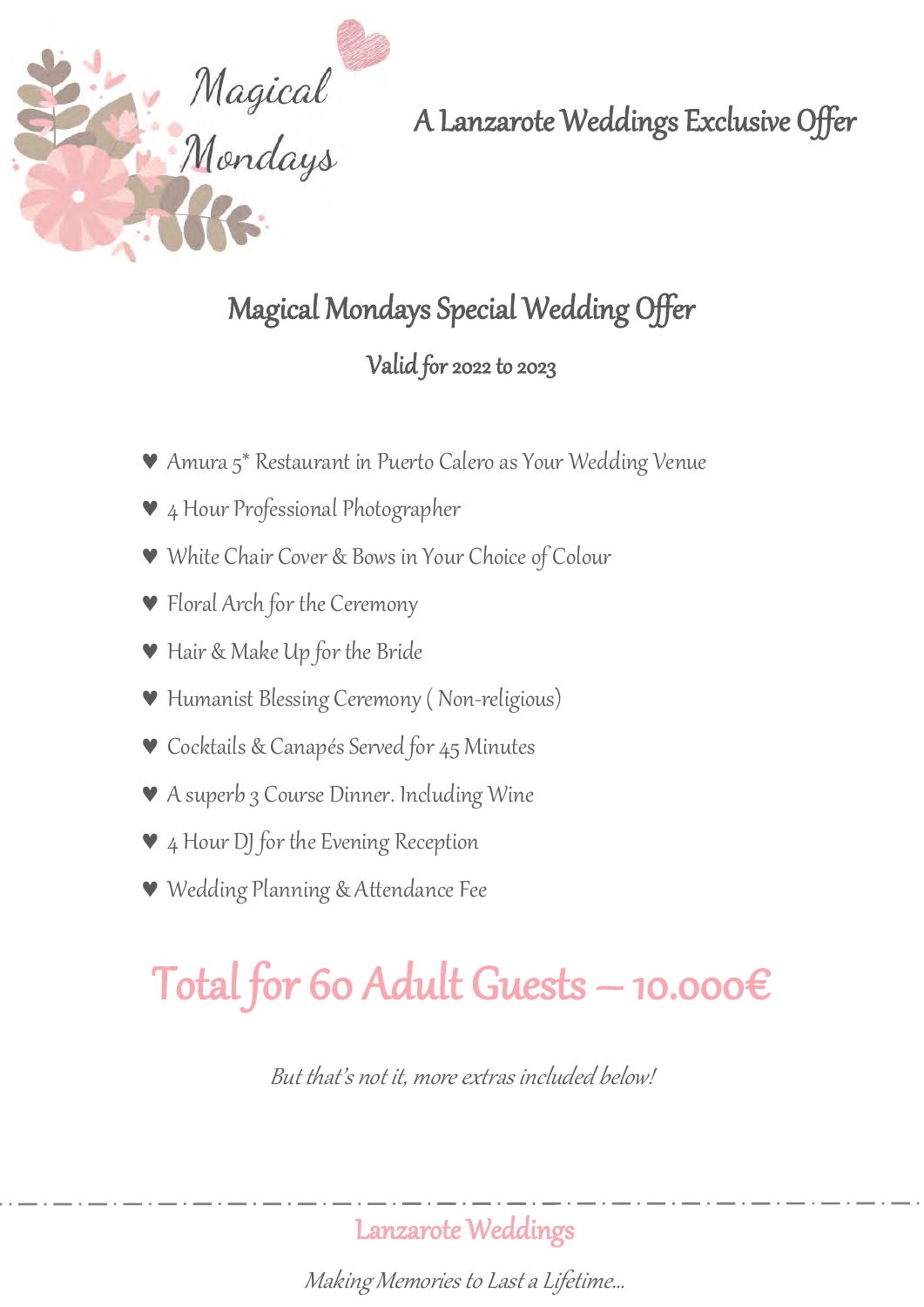

# Additional Extras Also Included in the Price

| CD Music for the Ceremony                     |
|-----------------------------------------------|
| Candelabra Table Centrepieces                 |
| Petals and coloured confetti for the table    |
| "Mr & Mrs" Bunting                            |
| Wedding Signage Boards (Various Available)    |
| Personalised Seating Plan                     |
| Place Cards                                   |
| Microphone System for Speeches                |
| A Certificate to commemorate your Wedding Day |

Lanzarote Weddings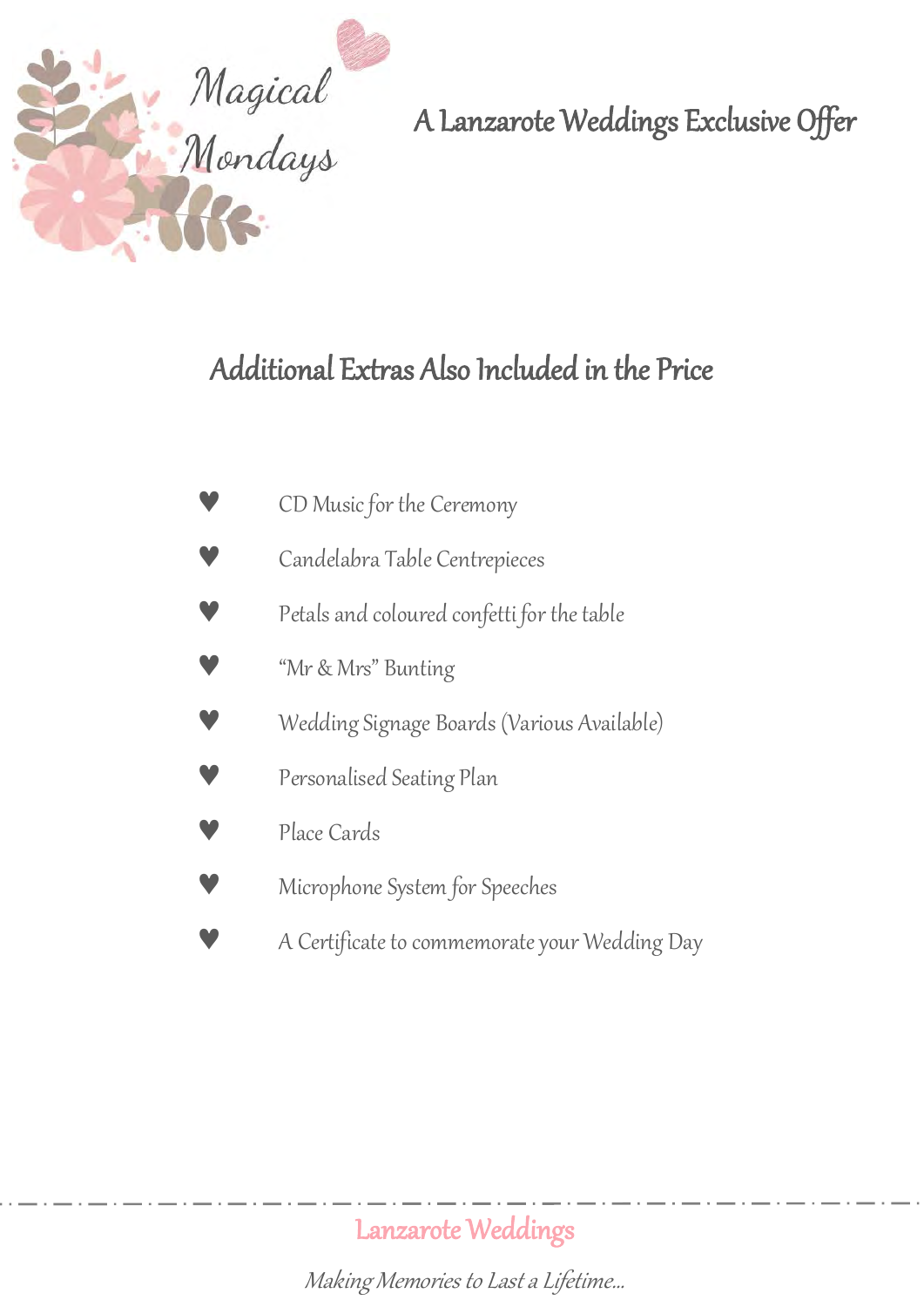

# Photography

### Betty Rawson Photography – [www.bettyrawsonphotography.com](http://www.bettyrawsonphotography.com/)

#### MIRO (UPTO 4 HOURS)

This package is designed to capture the essentials of the day. Documentation of the service, group photos, portraits and romantic shots of the newlyweds are included. Each couple receives a web gallery that photos can be downloaded from. The gallery can also be shared with family and friends. Approx. 250 photos (black and white/colour).



Lanzarote Weddings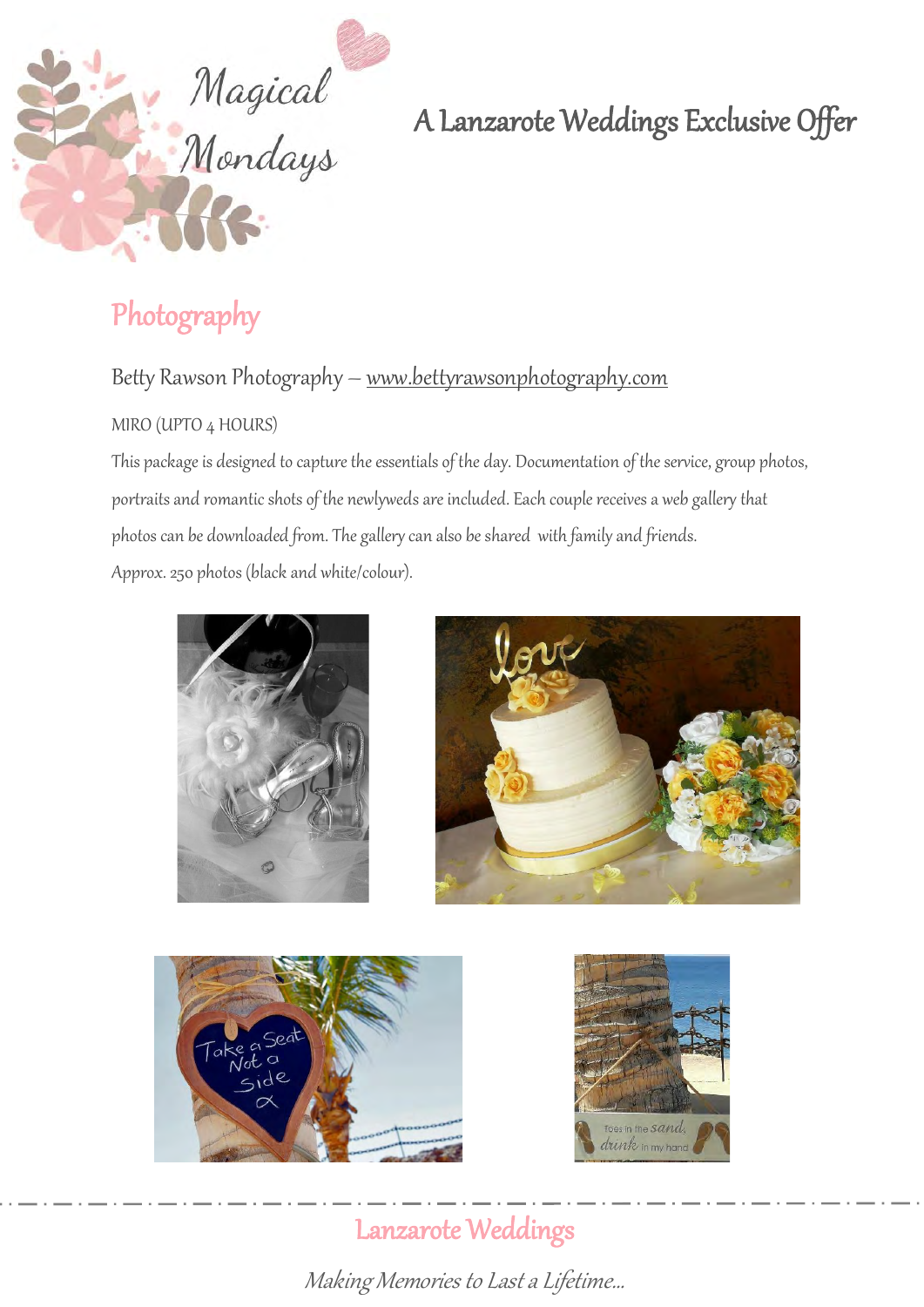

### Floral Arch

White Moon Gate Hoop Arch with Standard Floral Decoration



# Hair & Make-Up

Hair by Tena B Lanzarote and Make-Up by Michelle Top to Toe Beauty Lanzarote





<https://www.facebook.com/TenaBHairLanzarote/> [https://www.facebook.com/michellesTop2ToeHairBeautyLanzarote](https://www.facebook.com/michellesTop2ToeHairBeautyLanzarote/)

/

Lanzarote [Weddings](https://www.facebook.com/michellesTop2ToeHairBeautyLanzarote/)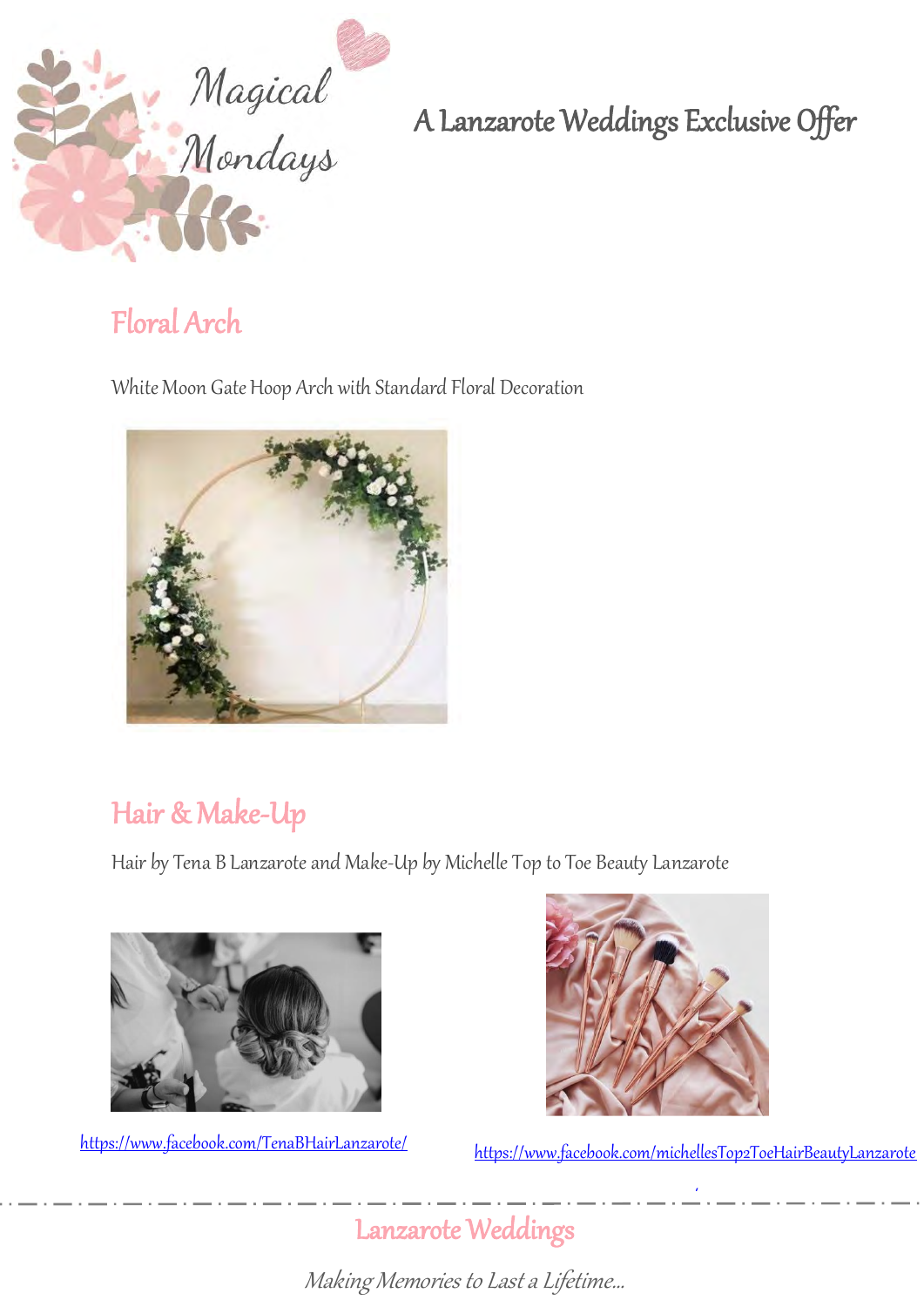

# **Celebrants**

The Humanist Celebrant fee is included in the offer. Should you wish to have a Religious ceremony, with our Resident Chaplain there will be a supplement payment of 150€ extra.



Sue Thain MBE

Humanist Celebrant

 $\circ$ Revd. Canon Stan Evans Chaplain to St. Laurence Lanzarote



We can also include the Sand, Quaich or hand fastening Ceremony for an additional  $25 \epsilon$ 







# Lanzarote Weddings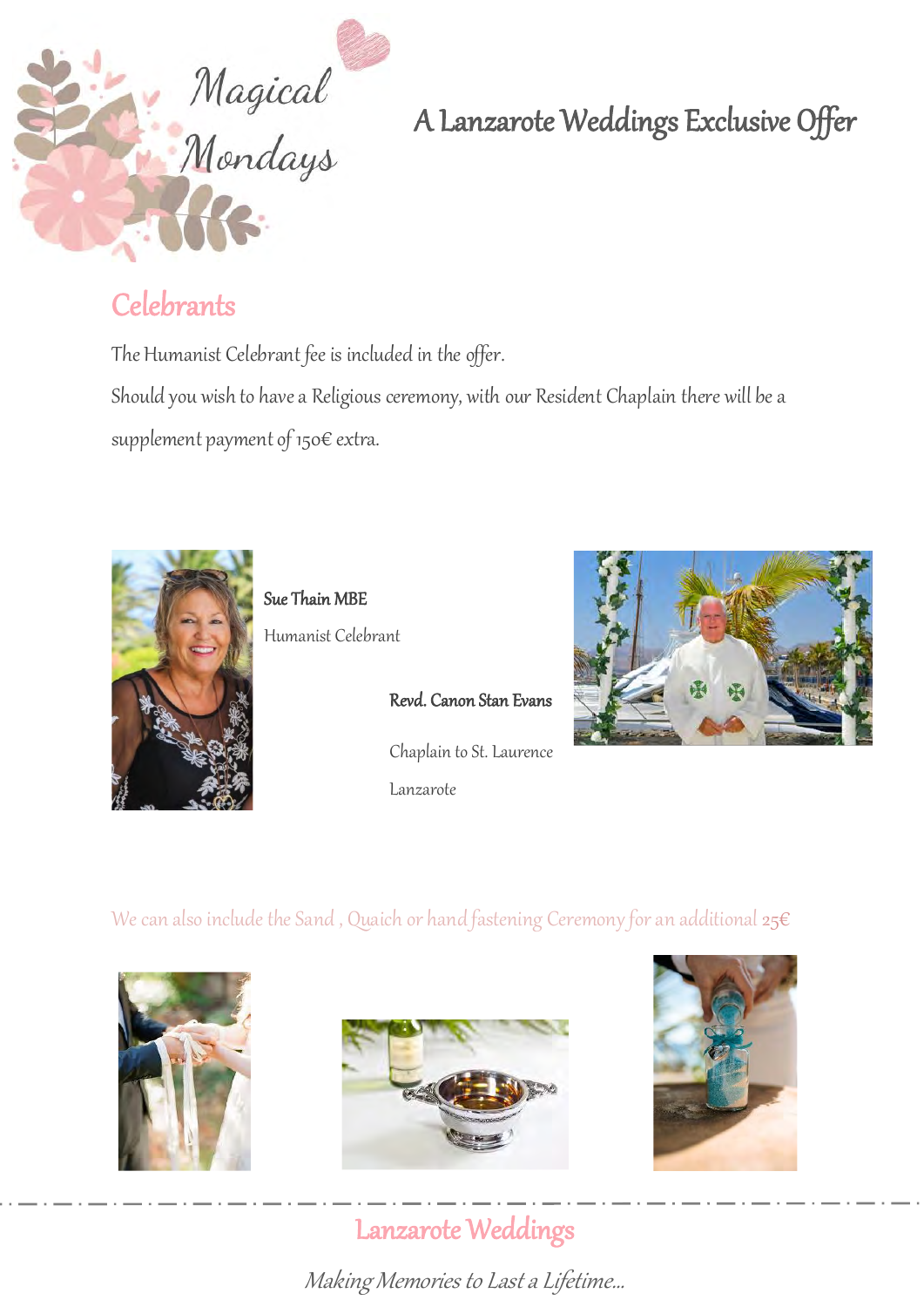

## Cocktails & Canapés

#### (Included in the offer, served for 45 minutes)

#### Beverages

#### Canapés

Red & white wine Beers Soft drinks Mineral water

Toast with duck ham Chicken salad tartlet Home-made croquettes Mini chicken skewers

### Evening Meals

j

OR

#### POPA MENU

Avocado tartar with prawns and apple, balsamic dressing Free range chicken and its juice with roasted vegetables and potato and bacon Homemade lemon cake with orange jam DRINKS Local white & red wines, soft drinks & mineral water

Coffee

Beer 3.50€ extra per person

PROA MENU Salad of smoked salmon, fresh fruit, tomato and citrus vinaigrette Beef Sirloin with creamy mushroom

and pepper sauce, Vegetables & layered potatoes Mascarpone cheese sabayon, chocolate sponge cake & red fruit sorbet DRINKS Local white & red wines, soft drinks & mineral water Coffee Beer 3.50€ extra per person

Price per person: 55€ (include local

### Lanzarote Weddings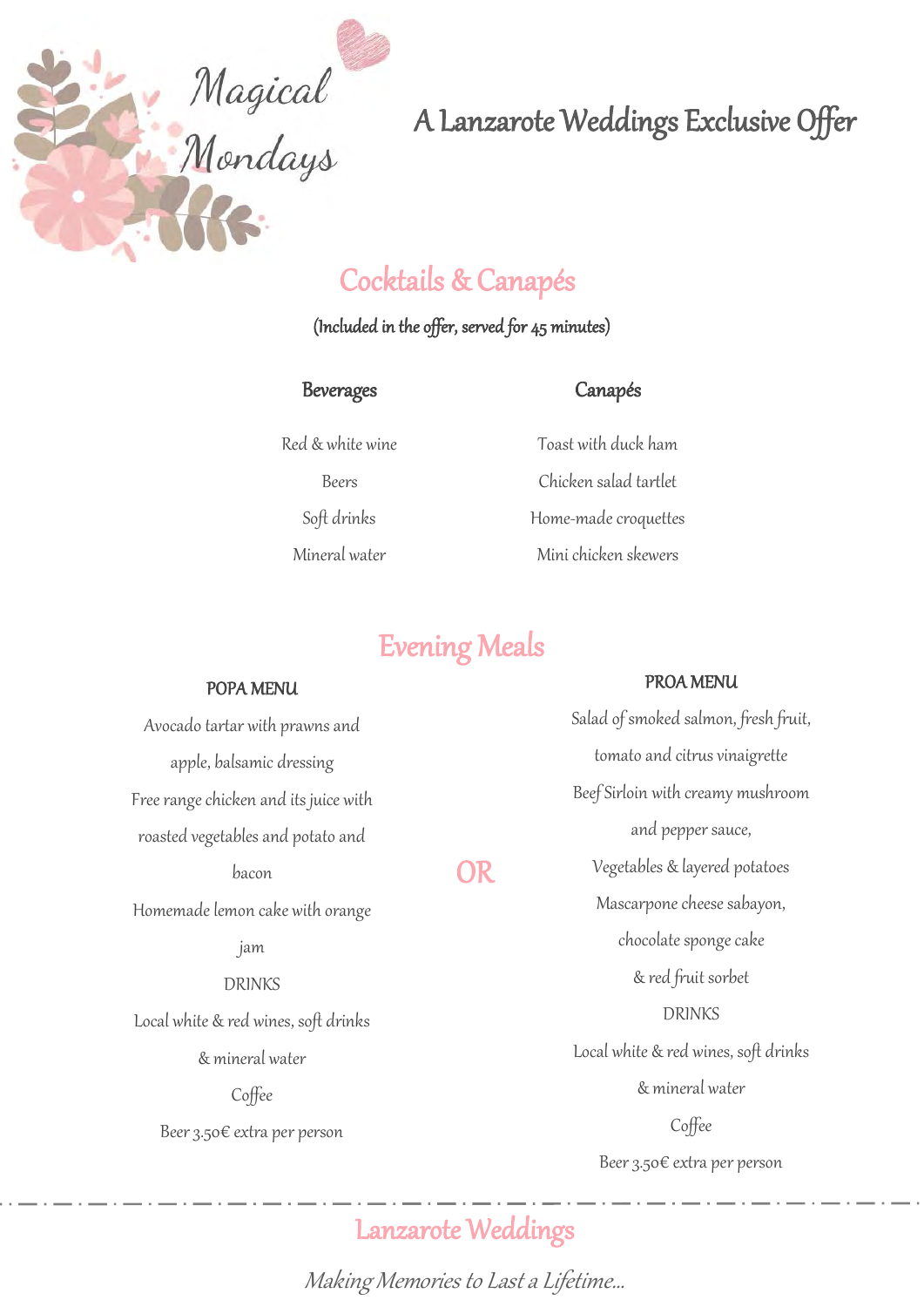# native Dinner Options (additional price)

#### Buffet Menu

Magical<br>Mondays

Cream of vegetable soup Crunchy vegetable rolls with soy reduction Tartar of Smoked Salmon, Tomatoes & Avocado Avocado, bacon & potato salad with mustard & apple vinaigrette Chicken salad, corn & quails egg with pink sauce Local cheeses Loin of Seabass with white wine sauce & asparagus Mix Meat grill: chicken, pork, sirloin steak & Spanish sausage Seafood & fish Paella French fries Sautéed vegetables Crusty fresh bread Dessert Chocolate brownie Caramelized Brioche (toasted) with toffee & pine nuts

#### Drinks included with all menus:

 $\overline{c}$ Local white & red wines, soft drinks, mineral water, Tea & Coffee…

#### Buffet Menu: 10€/pp extra

#### BBQ Buffet Menu: 10€/pp extra



#### BBQ Buffet Menu

Mixed salad Grilled chicken thigh Sweet and sour pork ribs Chicken sausages Beef sirloin Fish skewers Sautéed rice with vegetables French fries Canarian potatoes and mojo sauces DESSERTS: Option 1: Choose 2 options: (ice cream included) Chocolate nut brownie Red fruits with yogurt ice cream cup Caramelized brioche with toffee sauce & pine nuts Roasted apples & raisins cake Lemon cake

#### Option 2:

Chocolate fountain with marshmallows & fresh fruits

### Lanzarote Weddings